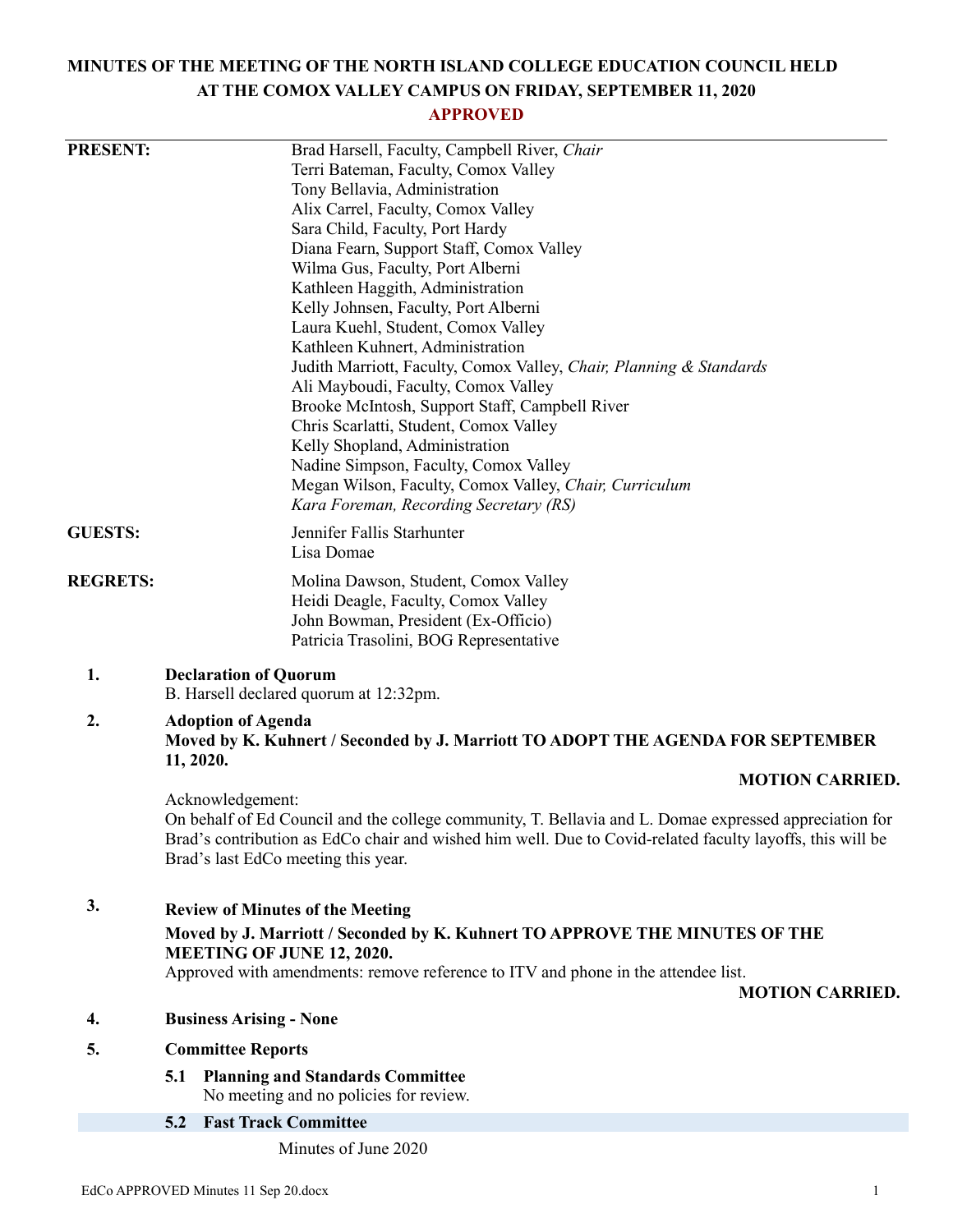**Trades** *(Cheryl O'Connell)*

**5.2.1 New Course – ATH 200 Automotive Service Technician Apprenticeship Harmonized Level 2**

> **Moved by M. Wilson / Seconded by C. Scarlatti TO APPROVE THE NEW COURSE.**

**EFFECTIVE/START DATE: FA 2020**

**MOTION CARRIED.**

**5.3 Curriculum Committee**

Minutes of June 19, 2020

#### **Department of Accessible Learning** *(Kathy O'Donnell & Liz Gerard)*

**5.3.1 Program Revision – Workplace Professionalism**

**Moved by M. Wilson / Seconded by C. Scarlatti TO APPROVE THE PROGRAM REVISION.**

**EFFECTIVE/START DATE: FA 2021**

#### **MOTION CARRIED.**

#### *Items 5.3.2 – 5.3.4 were taken together*

- **5.3.2 New Course – AED 071 Sexuality Education** *(Fall 2020)*
- **5.3.3 New Course – AED 072 Working with the Environment** *(Fall 2021)*
- **5.3.4 New Course – AED 073 Sign Language 1** *(Fall 2020)*

#### **Moved by M. Wilson / Seconded by C. Scarlatti TO APPROVE THE NEW COURSES WITH AMENDMENTS AS NOTED BELOW.**

**EFFECTIVE/START DATE: FA 2020 & 2021**

**Requested Revisions (RS)** *5.3.2 – AED 071*

*Course Content*

- Bullet 1; remove "who"
- *Learning Outcomes*
- #15; change "getting pregnant" to "an unplanned pregnancy"
- *5.3.3 – AED 072*

*Learning Outcomes*

 $\bullet$  #5; get clarification on protection from what

**MOTION CARRIED.**

*Items 5.3.5 & 5.3.18 were taken together*

#### **5.3.5 Course Revision – AED 015 Introduction to Sign Language**

**5.3.18 Course Revision – AED 061 Discovering Career Paths**

> **Moved by M. Wilson / Seconded by N. Simpson TO APPROVE THE COURSE REVISIONS.**

**EFFECTIVE/START DATE: FA 2021**

#### **MOTION CARRIED.**

#### *Items 5.3.7 & 5.3.7 were taken together*

- **5.3.6 Course Revision – AED 028 Relaxation and Stress Management**
- **5.3.7 Course Revision – AED 029 Working Relationships**

**Moved by M. Wilson / Seconded by C. Scarlatti TO APPROVE THE COURSE REVISIONS.**

**EFFECTIVE/START DATE: FA 2020**

#### **MOTION CARRIED.**

**5.3.8 Course Revision – AED 031 Working with the Environment Moved by M. Wilson / Seconded by C. Scarlatti TO APPROVE THE COURSE REVISION.**